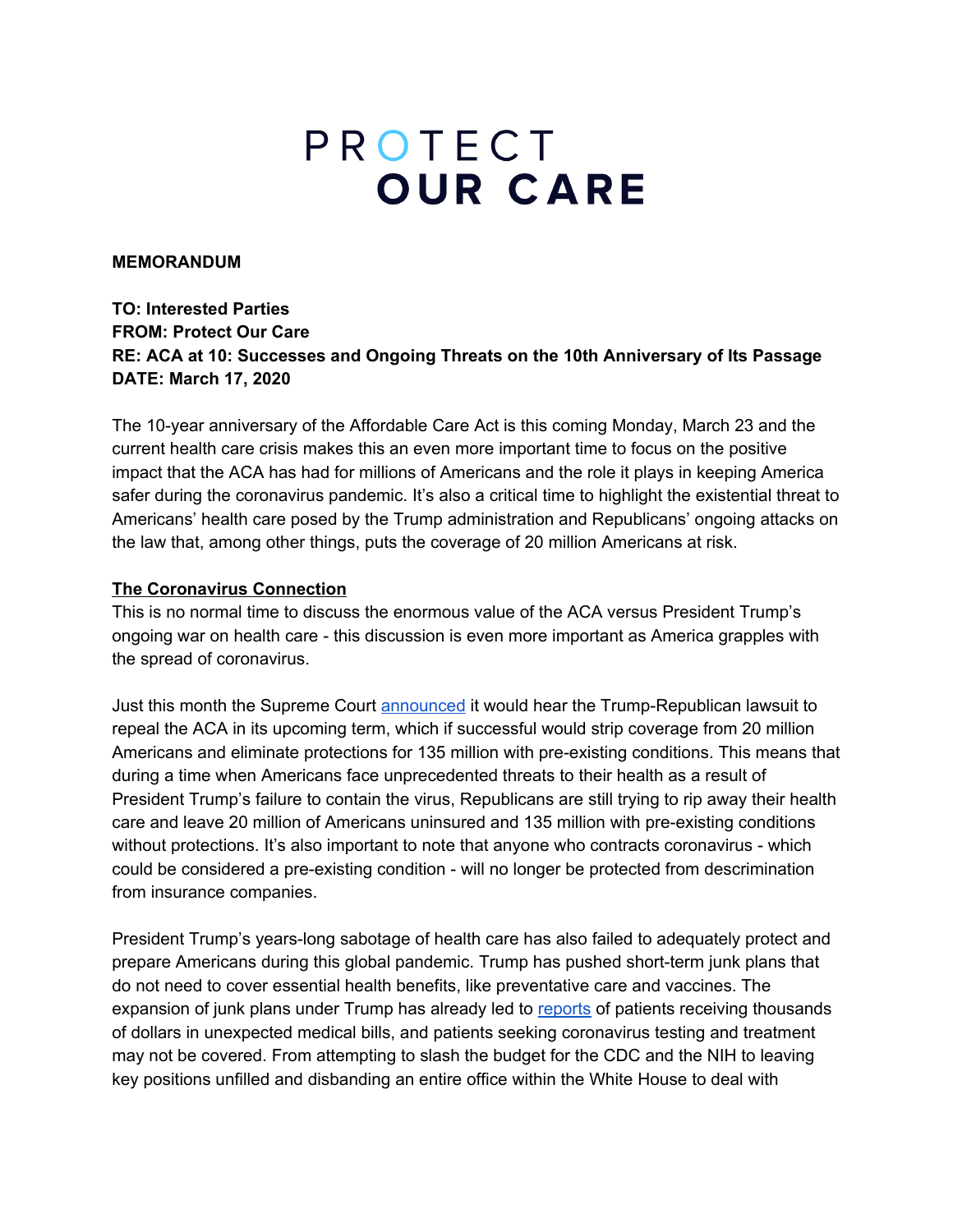pandemics to making it harder for people to access health care, the administration has left Americans more vulnerable than ever for the coronavirus outbreak.

# **ACA at 10**

The Affordable Care Act has been a positive force in the lives of millions of Americans over the last 10 years. The facts are clear:

- **More than 20 million Americans gained health coverage.** Because of the ACA, more than 20 million Americans gained health coverage.
- **13 million people have coverage through the individual market.** Last year, 13.3 million people were covered by marketplace or non-marketplace plans subject to ACA consumer protections. 82 percent of those enrolled through the marketplace were satisfied with their plans.
- **Insurers can no longer deny or drop coverage because of a pre-existing condition**. Because of the ACA, insurers in the individual market can no longer drop or deny coverage, or charge you more because of a pre-existing condition. More than 135 million Americans have a pre-existing health condition.
- **Women no longer charged more than men.** Because of the ACA, insurers can no longer charge women more than men for the same care, and insurers are now required to cover important health benefits like maternity care. Before the ACA, 75 percent of non-group plans refused to cover maternity care.
- **Ended annual and lifetime limits.** Because of the ACA, insurers can no longer put annual or lifetime limits on the care you receive.
- **Young adults can stay on their parents' plan until age 26.** Because of the ACA, roughly 2.3 million young adults have coverage because they can stay on their parents coverage until age 26.
- **Allowed states to expand Medicaid**. Because of the ACA, states can get additional federal money to expand Medicaid. More than 17 million Americans have coverage through Medicaid expansion.
- **Free preventive care.** Because of the ACA, health plans must cover preventive services — like flu shots, cancer screenings, contraception, and mammograms – at no cost to consumers. This includes nearly 137 million Americans, most of whom have employer coverage. This will likely include the coronavirus vaccine when it becomes available.
- **Comprehensive coverage.** Because of the ACA, insurers have to cover what are known as "essential health benefits," such as maternity care, prescription drugs, and substance and mental health. This would include treatments for the coronavirus.
- **Tax credits are available to help people afford coverage.** Because of the ACA, most people getting coverage on the marketplace qualify for tax credits to help pay for coverage. 8.9 million of the ACA's 11.4 million marketplace enrollees receive premium tax credits.
- **Improved access to care and financial security.** Between 2010 and 2018, the share of non-elderly adults with a problem paying a medical bill fell by 17 percent, the share who didn't fill a prescription fell by 27 percent, the share who skipped a test or treatment